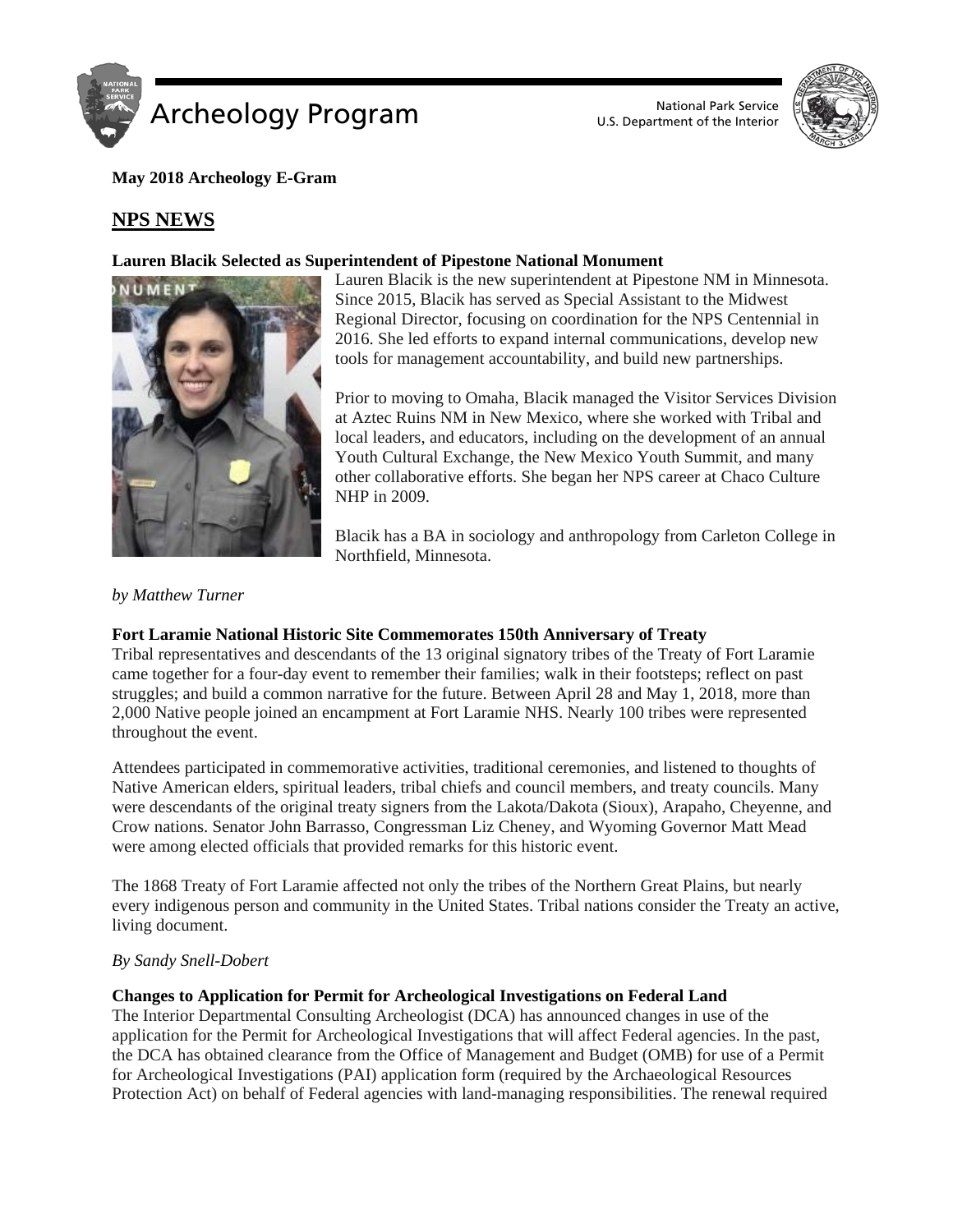the submission of summary data about the use of the application. The DCA compiled the required data from the data call associated with the Secretary of the Interior's Report to Congress.

Since the removal of the report requirement by Congress in 1996, the collection of archeological data across the federal government has diminished significantly. It is no longer possible for the DCA to compile complete and accurate data on application form use; therefore, the Permit application has been converted to a Common Form. Agencies that use the Common Form must independently submit summary use data to OMB, but do not have to renew clearance for the Form. Agencies that wish to develop their own form will have to maintain OMB clearance for distribution of the form to the public.

NPS employees can find the Permit form on the Cultural Resources Sharepoint site. Applicants can find additional information and the application for a Permit for Archeological Investigations on the NPS Archeology Program website at <https://www.nps.gov/archeology/sites/permits.htm>.

**Contact:** [karen\\_mudar@nps.gov,](mailto:karen_mudar@nps.gov) 202-354-2103.

#### **Ocmulgee National Monument hosts 1,700 4th graders for Every Kid in a Park**

Ocmulgee NM hosted Every Kid in a Park April 30-May 4. Every elementary school in Bibb County participated in this event for a total of 1,700 children. This was made possible by a generous grant received from the National Park Foundation, allowing for 41 school buses to transport the kids.

The park invited three American Indians to come and do lifestyle demonstrations with the children. This was a great hands-on learning experience to be able to see and touch items the American Indians would have used hundreds of years ago. The 4th graders also learned some American Indian words, songs, and games. After the demonstrations, the children explored the park and saw the 1,000 year old Earth Lodge floor of the council chamber as well as other mounds.

*by Angela Bates*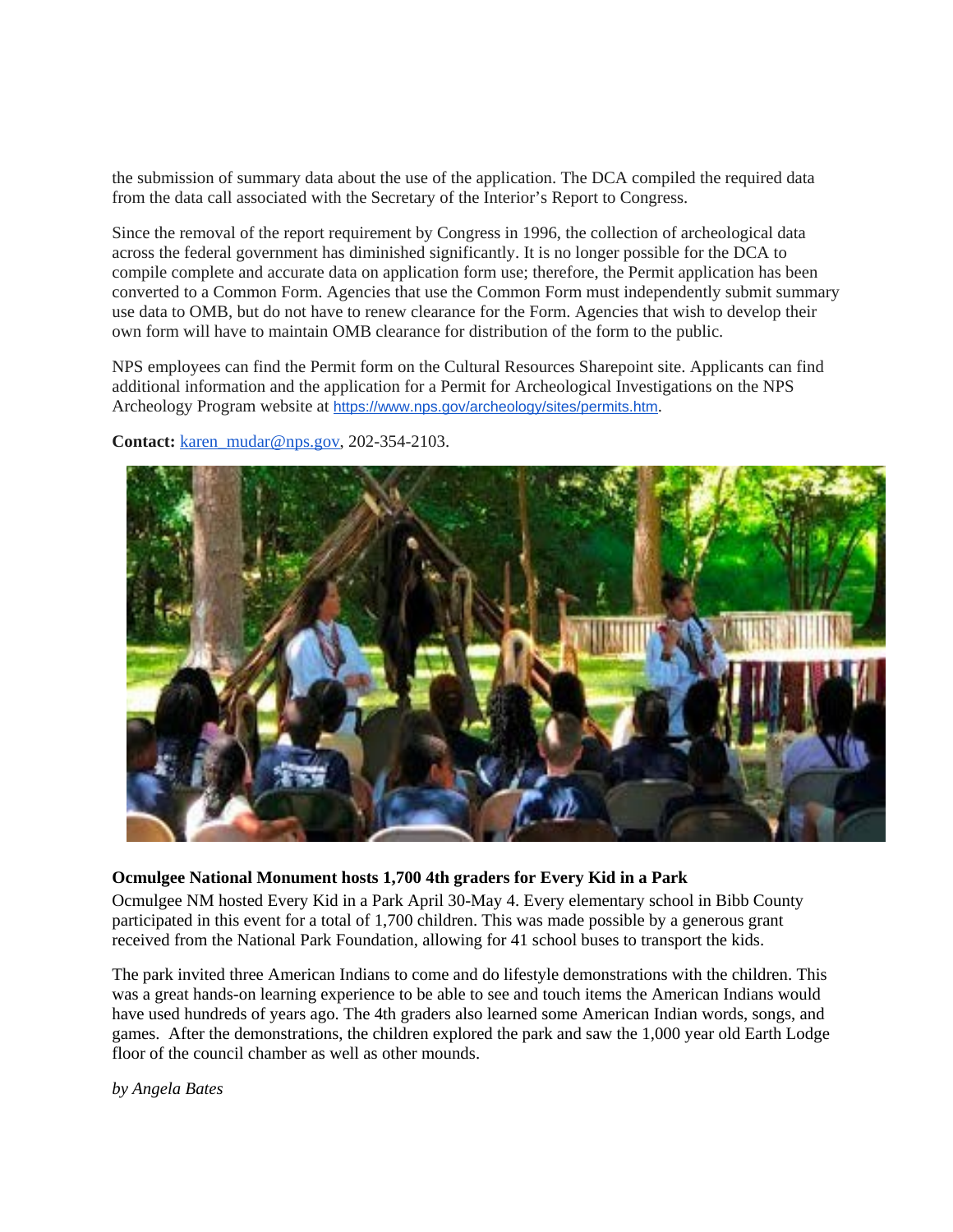# **FEDERAL NEWS**

**Society for American Archeology Issues Statement About Federal Participation in Conference** Following last month's cancellation of all 14 papers in Session 261, the "Tough Issues in Land Management Archaeology" symposium, SAA issued the following statement:

"We're very disappointed that archaeologists from the Bureau of Land Management were denied permission to present their session on land management and archaeology at the SAA 83rd Annual Meeting in DC this month. Archaeologists from around the world were deprived of a symposium filled with valuable information about the tough issues facing land-managing agencies, and from learning about BLM's innovative solutions to handling conflicts with development, using data to inform future landmanagement decisions, and working with Native American communities to protect their extensive cultural heritage from looting and other threats. Preserving the US archaeological record is a charge entrusted to all Americans, often via our government agencies. BLM archaeologists handle large-scale, complex issues involving multiple stakeholders, and we were sorry to lose the chance to learn from their experience."

*By David Lindsay, Manager, Government Affairs, Society for American Archaeology*

### **New Mexico Senators Want to End Oil, Gas Leasing in Chaco Region**

One month after a federal judge ruled that the Interior Department's Bureau of Land Management (BLM) did not violate environmental law when it approved applications for oil and gas drilling in a sensitive area of northwest New Mexico, the state's two Democratic senators introduced a bill to withdraw the area from future lease sales.

Sens. Tom Udall and Martin Heinrich on Tuesday introduced the Chaco Cultural Heritage Area Protection Act. The bill calls for withdrawing 316,076 acres containing oil, natural gas, coal and other minerals owned by the federal government within the Proposed Chaco Protection Zone from future leasing and development. The zone, which measures 909,000 total acres, surrounds the Chaco Culture National Historical Park.

The bill follows a ruling last month in U.S. District Court for the District of New Mexico that disappointed a coalition of environmental groups that had [sued the BLM in March 2015,](http://www.naturalgasintel.com/articles/103361-federal-court-in-new-mexico-oks-drilling-in-mancos-shale-enviros-push-back) after the Interior agency approved at least 130 applications for permits to drill (APD) targeting the Mancos Shale and the Gallup formation.

The groups claimed the BLM had violated the National Environmental Policy Act (NEPA) and the National Historic Preservation Act (NHPA) when it approved the APDs. But in April, District Court Judge James Browning disagreed and dismissed the lawsuit.

#### *By Charlie Passut, NGI Shale Daily*

#### **Social Science Perspectives on Climate Change Workshop Papers Available**

The Social Science Perspectives on Climate Change workshop was held in Washington, DC, in March 2017. This workshop brought together about 30 academic, environmentally focused social scientists from archaeology, cultural anthropology, human geography, and sociology, with some 60 federal staff involved in climate change-related activities. Each of those disciplines has developed a large body of research on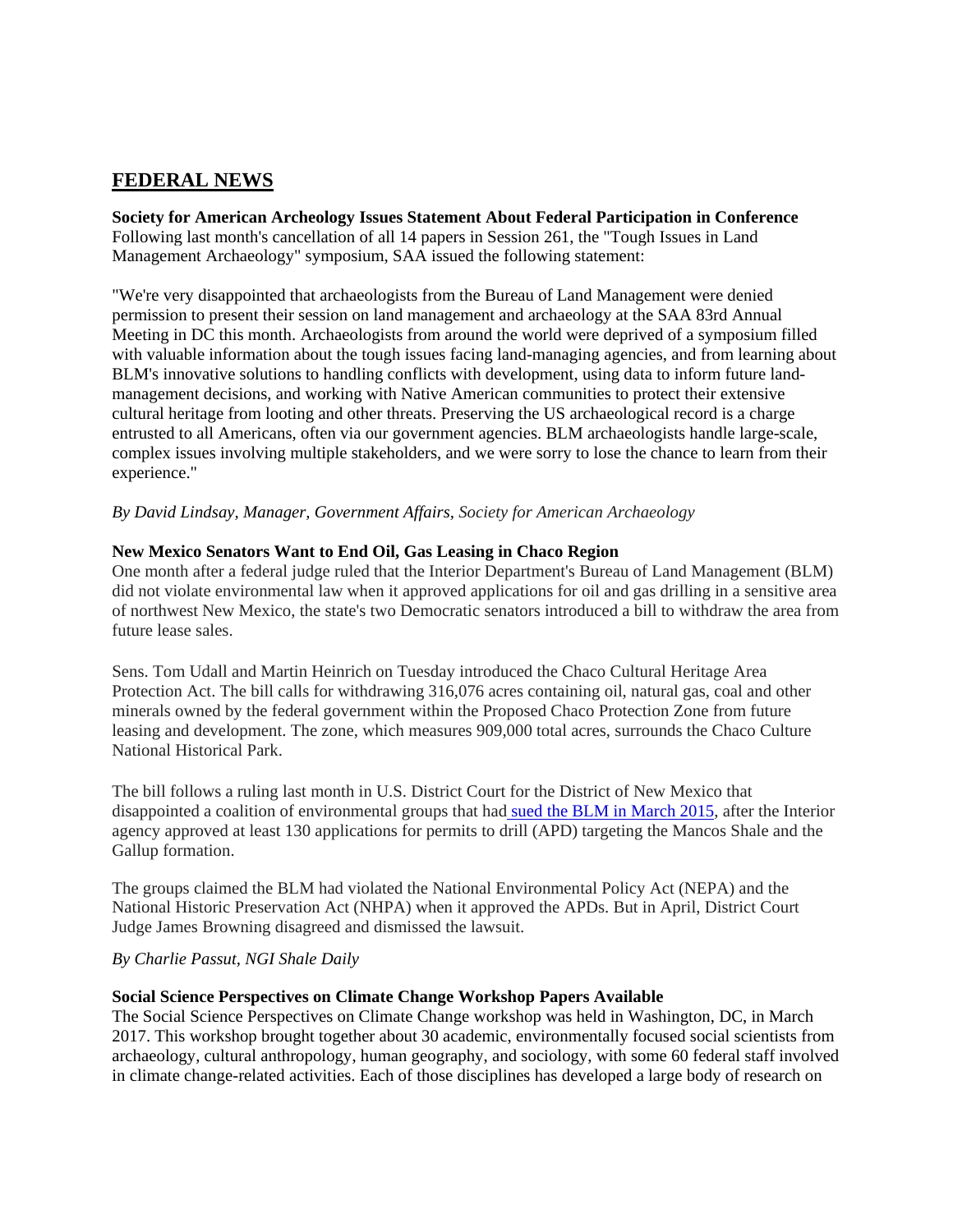the human dimensions of climate change that can complement federal climate change research, but is not often considered.

The workshop was organized by the U.S. Global Change Research Program's (USGCRP) Social Science Coordinating Committee (SSCC) in cooperation with the American Anthropological Association, the American Association of Geographers, the American Sociological Association, and the Society for American Archaeology.

The workshop had three aims:

- Demonstrate how the social sciences can add important methods, perspectives, and data to climate change mitigation and adaptation efforts;
- Enhance collaboration between academic and federal social scientists, and between natural and social scientists; and
- Develop products that support the Fourth National Climate Assessment, USGCRP's Interagency Working Groups, and federal agencies.

The March 2017 workshop focused on three themes: identifying innovative tools, methods, and analyses to clarify the interactions of human and natural systems under climate change; describing key factors shaping differences in social vulnerability to climate change; and providing social science perspectives on drivers of global climate change. The themes were identified by the SSCC and representatives from the four participating associations. The associations recruited scholars from their disciplines to serve on interdisciplinary writing teams for each of the themes. The teams prepared preliminary drafts for the March 2017 workshop. There the writing groups met with federal participants, who offered reactions and ideas for improving the white papers.

The papers have been extensively revised since the workshop. The papers are designed to improve integration of social science into federal global change work, with particular emphasis on the National Climate Assessment reports and sustained assessment process. Journal articles based on the white papers are now in review for publication by WIREs Climate Change.

The three papers and a workshop report are available here: [https://www.globalchange.gov/content/social](https://www.globalchange.gov/content/social-science-perspectives-climate-change-workshop)[science-perspectives-climate-change-workshop](https://www.globalchange.gov/content/social-science-perspectives-climate-change-workshop)

## **GRANTS AND TRAINING**

#### **National Park Service Awards Maritime Heritage Grants**

The NPS has awarded \$2.6 million in maritime heritage grants to assist 34 preservation and education projects in 14 states and the Northern Mariana Islands. In partnership with the U.S. Department of Transportation's Maritime Administration (MARAD), the NPS awarded grants for projects that teach about and preserve sites and objects related to our nation's maritime history.

The National Maritime Heritage Program grant awards are made possible through a partnership between the two federal agencies, which both share a commitment to maritime heritage preservation and education. They are funded through recycling of vessels from the MARAD's National Defense Reserve Fleet. The grant program supports a broad range of maritime education and preservation projects, without expending tax dollars, while ensuring that the vessels are dismantled in an environmentally sound manner.